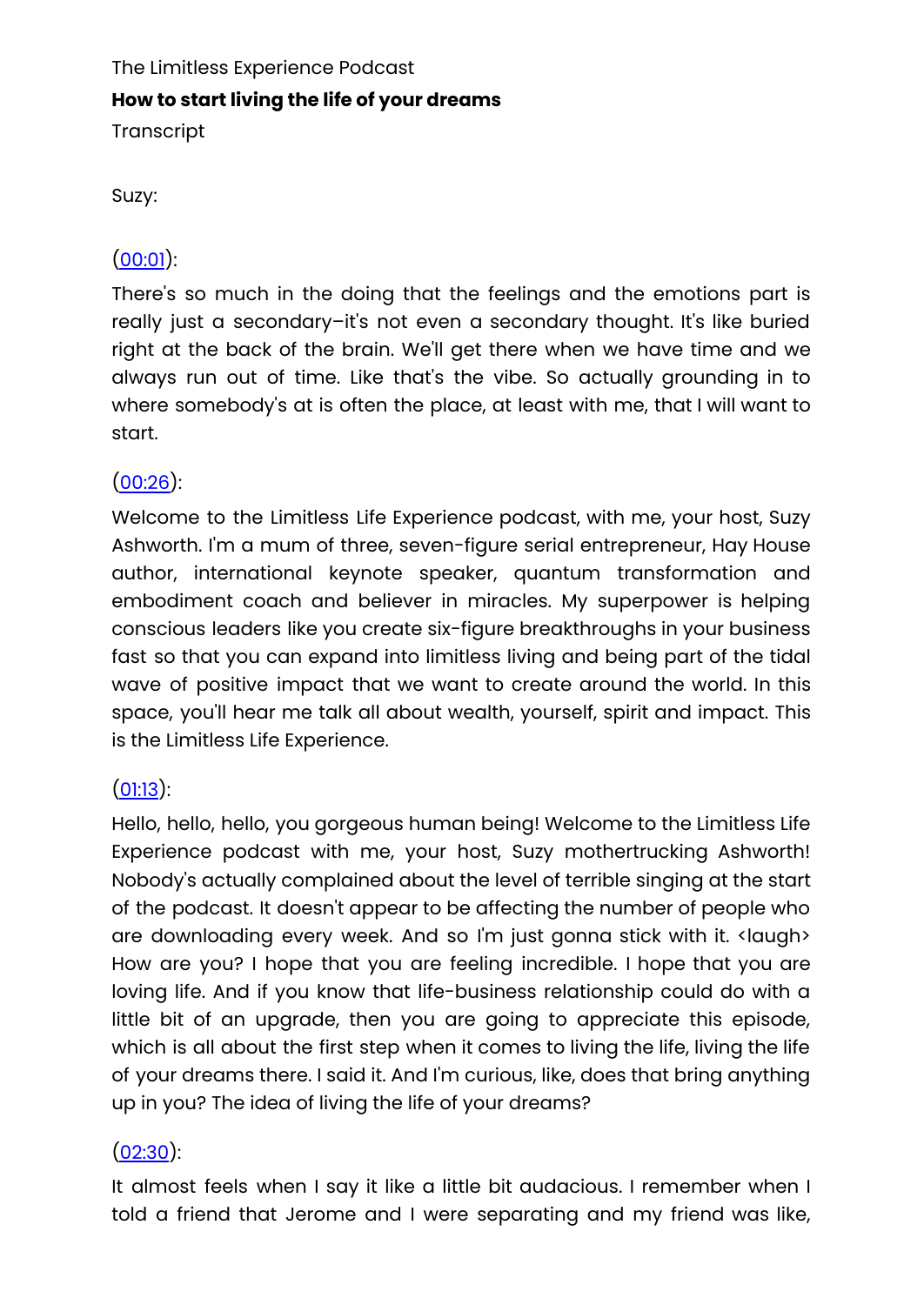what? And I said, we're not happy. And he said, nobody's happy Suze, just get on with it. < laugh> and I thought that is the difference between you and I. But in all seriousness, I think that the idea that you can create a life that you are deeply and wildly in love with is a little bit rebellious. And maybe more than just rebellious. I think that sometimes there's a sense of who do you think you are like, okay, princess, you wanna live the life of your dreams? Okay! Most people can be content with just, just, okay. Actually. So who the heck do you think you are? Well, you will know from the start of this episode that I am mother trucking, Suzy Ashworth, who the heck are you? Who the heck are you?

#### [\(03:39](https://www.rev.com/transcript-editor/shared/4ePMLX1zlD0Heeom_BlUVz1Zpy1Oc1QDcOsBX0jN7BdWzDJ3_x5xISNNORzE4eMHDPkX739HSUV2jHUU0aMmjMrdfFc?loadFrom=DocumentDeeplink&ts=219.84)):

And so this is a really simple first step that gets to have quite a profound difference on the way that you are living life. If you start to adapt what it is that you are doing to live into the answers for the question that I'm about to ask you. The first person to ask me, this was a mentor that I worked with years ago. Her name is Jadah Sellner. She was the original co-founder of Simple Green Smoothies. And she's an incredible orator and spoken word poet and author and all of the things. She's a very, very beautiful human. And I've worked with her a couple of times in my coaching career. And one of the times that I was working with her, she asked me, she asked me the question, how do you wanna feel on a daily basis? And I thought, that's a good question.

## $(04:51)$  $(04:51)$ :

<laugh> It's not a question. Like it's a question that you might ask yourself when you're on retreat. Sometimes like you might get that as a journaling prompt or when you are in an event. Although, I think frequently when we're on retreat or an event, the question is more likely to be, how do you feel right now? Because so often we are disconnected. We're disconnected from our emotions, or we have deliberately buried emotions and feelings because we are busy. We've got a lot to do. We've got businesses to run, empires to build kids, pack lunches, to sort out, you know, life. And so the idea of creating space to connect in with your feelings could also fill a little bit indulgent. And in my experience, when I take women on retreat, I think that why people feel so emotional is because they have space to feel there's so much into doing that.

## $(06:01):$  $(06:01):$

The feelings and the emotions part is really just a second secondary, or it's not even a secondary thought. It's like buried right at the back of the brain. We'll get there when we have time. And we always run out of time. Like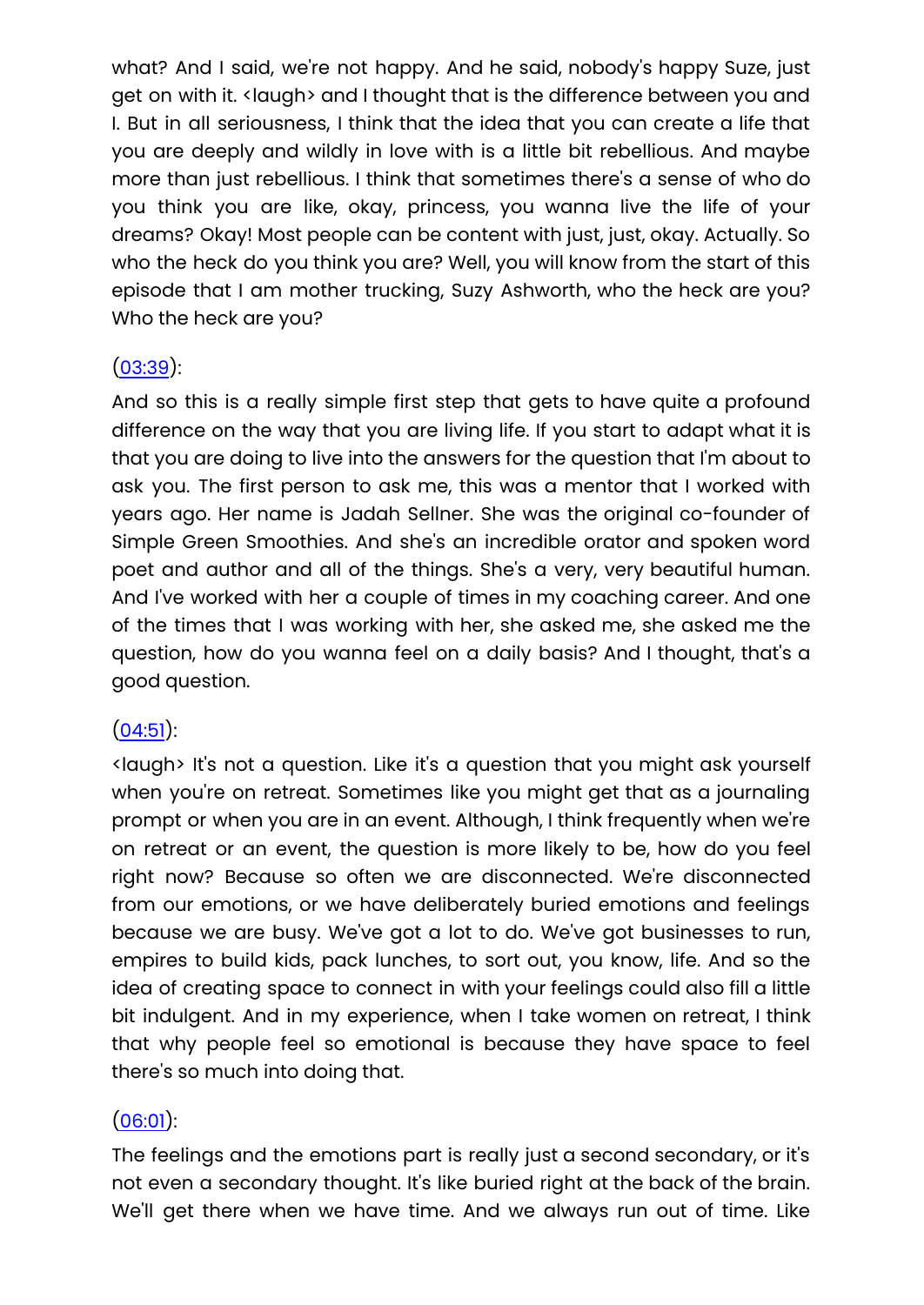that's the vibe. So actually grounding into where somebody's at is often the place, at least with me, that I will want to start, like, where are we at before we think about where it is that we desire to go to. However, today I want to share with you the question that she asked, which is so powerful, and that is how do we want to feel? How do we wanna feel on a daily basis? And I'd love for you to come up with five different feelings. So when I think about this for me, I want to feel alive. I wanna feel so alive.

## [\(07:03\)](https://www.rev.com/transcript-editor/shared/4ePMLX1zlD0Heeom_BlUVz1Zpy1Oc1QDcOsBX0jN7BdWzDJ3_x5xISNNORzE4eMHDPkX739HSUV2jHUU0aMmjMrdfFc?loadFrom=DocumentDeeplink&ts=423.85):

I, I wanna feel excited when I wake up. I wanna feel excited about all of the magic that is going to unfold in my life. That I don't even have any idea about the new clients that might pop in the new opportunities that are gonna come into the inbox, the, the new people that I might meet. Like I just, I wanna feel, I wanna have that excited expectation. And knowing that every day I open my eyes, something magical is going to happen. That feels like it's just dropped out of the blue, that I wanna feel excited about my life. I desire to feel a sense of, I'm not sure whether it's bliss or contentment. I think that it is contentment. Like I want to feel content like really just like, mm, I love my life deeply as it is. And it goes so nicely with also the sense of excitement about what's to come.

#### $(08:12):$  $(08:12):$

You know, a lot of the time when I speak to people about their money, their money goals and their money stories, they can't get their head around giving themselves permission to want more without feeling like they're being greedy or ungrateful for what they've got. And when I think about my intentions for life, it's not either or. It's and. I get to feel excited about what's to come and what I'm receiving. And I get to feel deeply, deeply content with where I am at. I desire to feel connected to source like I've got my own personal hotline. I think in the past, I used to frequently feel isolated. And then I realized that that was completely unnecessary because I am fully supported by source at all times. And I just get to remember that. I don't wanna just know that at an intellectual level, I wanna feel that at a cellular level.

## $(09:27)$ :

So I wanna feel connected. And then finally I desire to feel the love. I wanna feel full of love and everything that love brings through me, to me, with me and for others. That's how I wanna feel like. Loved up with myself, with my life, with my people, with my family, with my lovers. Like I wanna feel the love. So those are the five things. So I would love for you to go through, do that exercise yourself. And then the trick is being connected to what you're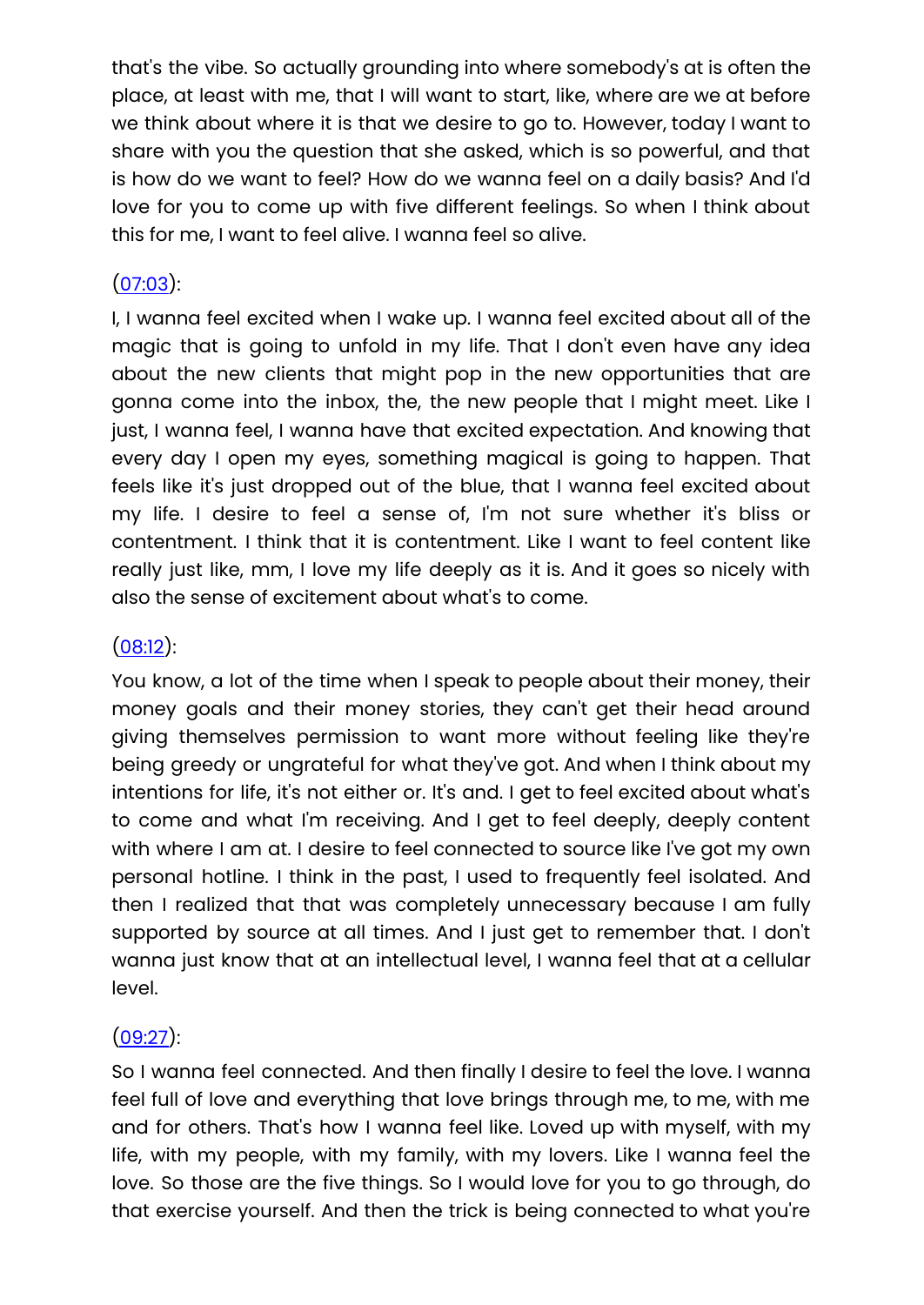doing on a daily basis. And asking yourself the question when I'm doing this, how does it make me feel? Does it make me feel loved up? Does it make me feel connected? Does it make me feel excited? Does it make me feel content? You know ask yourself the question. Am I living in alignment with how I wanna feel?

# $(10:34):$  $(10:34):$

And every time the answer is, no, you get to ask yourself, okay. So what does this get to look like? What needs to shift here in order for this to make me feel one of those five things. And if you can't, then I would be asking myself who else can be doing this? Do I really wanna be doing this? The answer more often than not is no, I don't need to be doing this. Somebody else can do this for me. And if are there listening to this saying, no, I need to do this shit. You haven't fully committed to knowing that it is possible to create the life of your dreams. You don't need to be doing the stuff that is out of alignment with how you desire to feel. And if you genuinely feel that you don't have the option now, then it's about, okay, what gets to happen over the coming days, weeks and months for this particular activity to be either taken off my plate, to call support in to do this for me, or for me to change the way that I'm doing it in order for it to be in alignment with me creating the life of my dreams.

## $(11:49)$ :

That is your challenge. This is the first step identifying what it is that you want, and then acting in alignment with that on a moment-by-moment, day-to-day basis. Okay. I love you. I hope you've enjoyed this episode. I would love, love, love, love to hear what are the five things that you wanna feel on a daily basis. And if you haven't come and joined me over in my free Telegram community, what the heck? What the heck are you doing? You can find me on Telegram under The Quantum success Hub. Sometimes people find it difficult to find the community by just typing in the search function. So if that is you then hop over to my Instagram, go to the bio and you'll see, there is a little link there that says, join my free Telegram community. And that will take you straight over. So you can share with me your five things, or you can do it in Instagram. It is up to you anyway. My love you are incredible. Thank you for listening and I will look forward to being in your earbuds next time. And in the meantime, please remember that faith plus action equals miracles.

Faith + Action = Miracles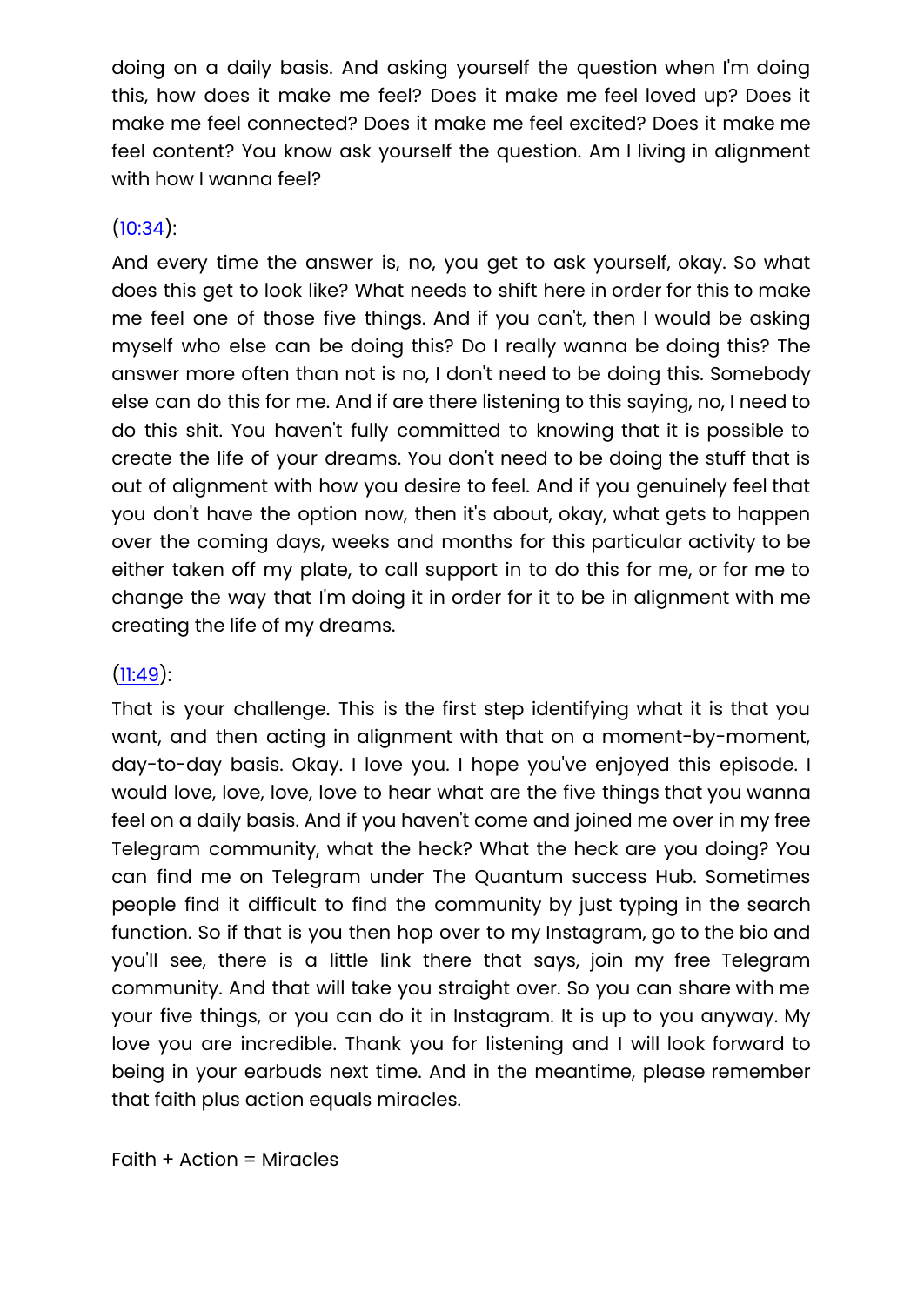#### **Shownotes**

Hello, hello, hello, you gorgeous human being! Welcome to the Limitless Life Experience podcast with me, your host, Suzy mothertrucking Ashworth! Nobody's actually complained about the level of terrible singing at the start of the podcast. It doesn't appear to be affecting the number of people who are downloading every week. And so I'm just gonna stick with it.

How are you? I hope that you are feeling incredible. I hope that you are loving life. And if you know that life-business relationship could do with a little bit of an upgrade, then you are going to appreciate this episode, which is all about the first step when it comes to living the life, living the life of your dreams.

There. I said it.

And I'm curious, like, does that bring anything up in you? The idea of living the life of your dreams?

#### *Highlights*

- 02:15 Living the life of your dreams
- 04:04 Ask yourself this question
- 06:44 How I wanna feel
- 10:41 What needs to shift?

#### *Quotes*

- "You don't need to be doing the stuff that is out of alignment with how you desire to feel."
- "The first step is identifying what it is that you want, and then acting in alignment with that on a moment by moment, day-to-day basis."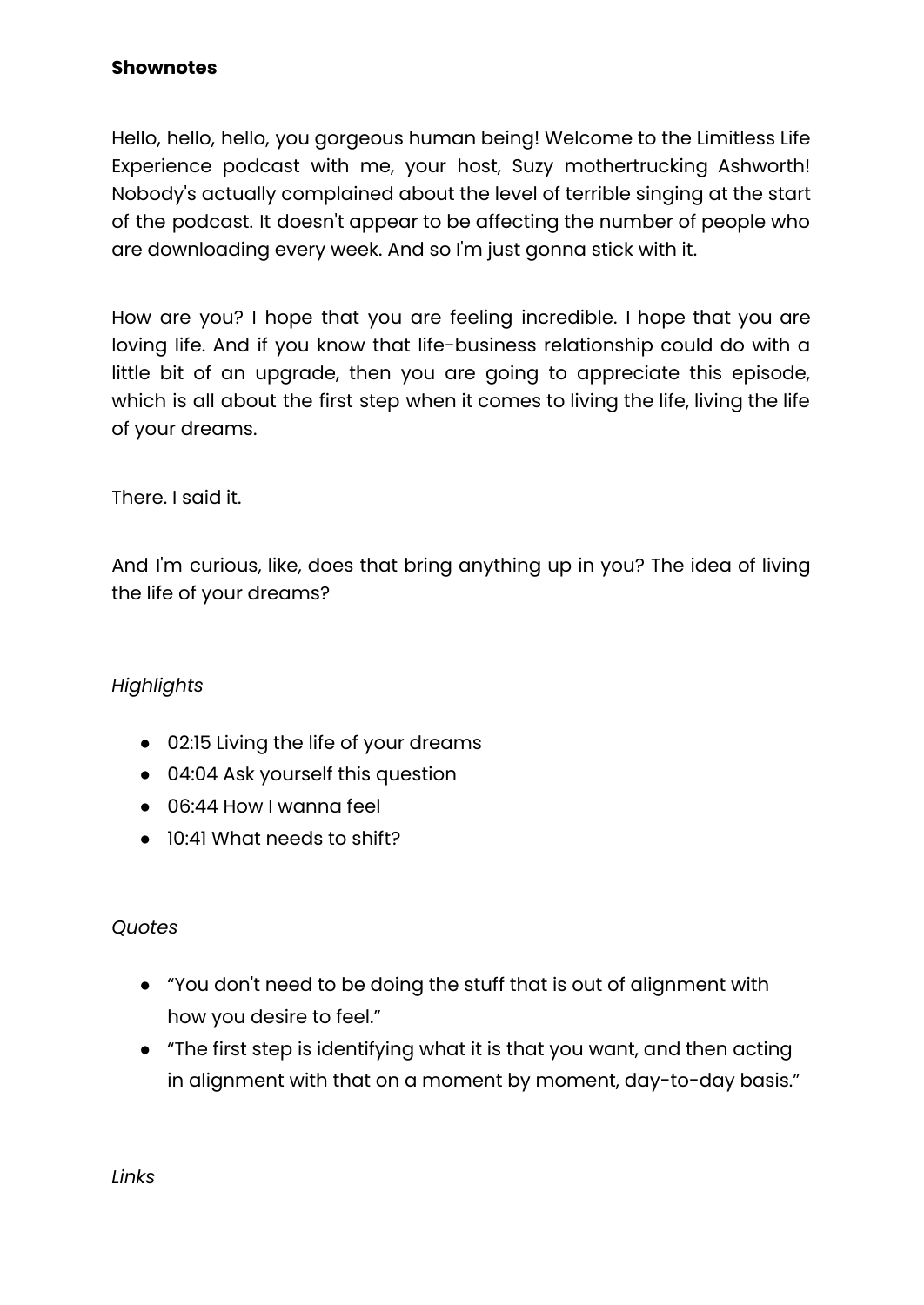- Find Suzy on Instagram
- Find Suzy on Facebook
- Find Suzy online
- Join The Quantum Success Hub on Telegram

You can read the transcript here.

Faith + Action = Miracles

Waveform social post

FAITH + ACTION = MIRACLES

Stand Alone Social post

FAITH + ACTION = MIRACLES

Third post (optional)

FAITH + ACTION = MIRACLES